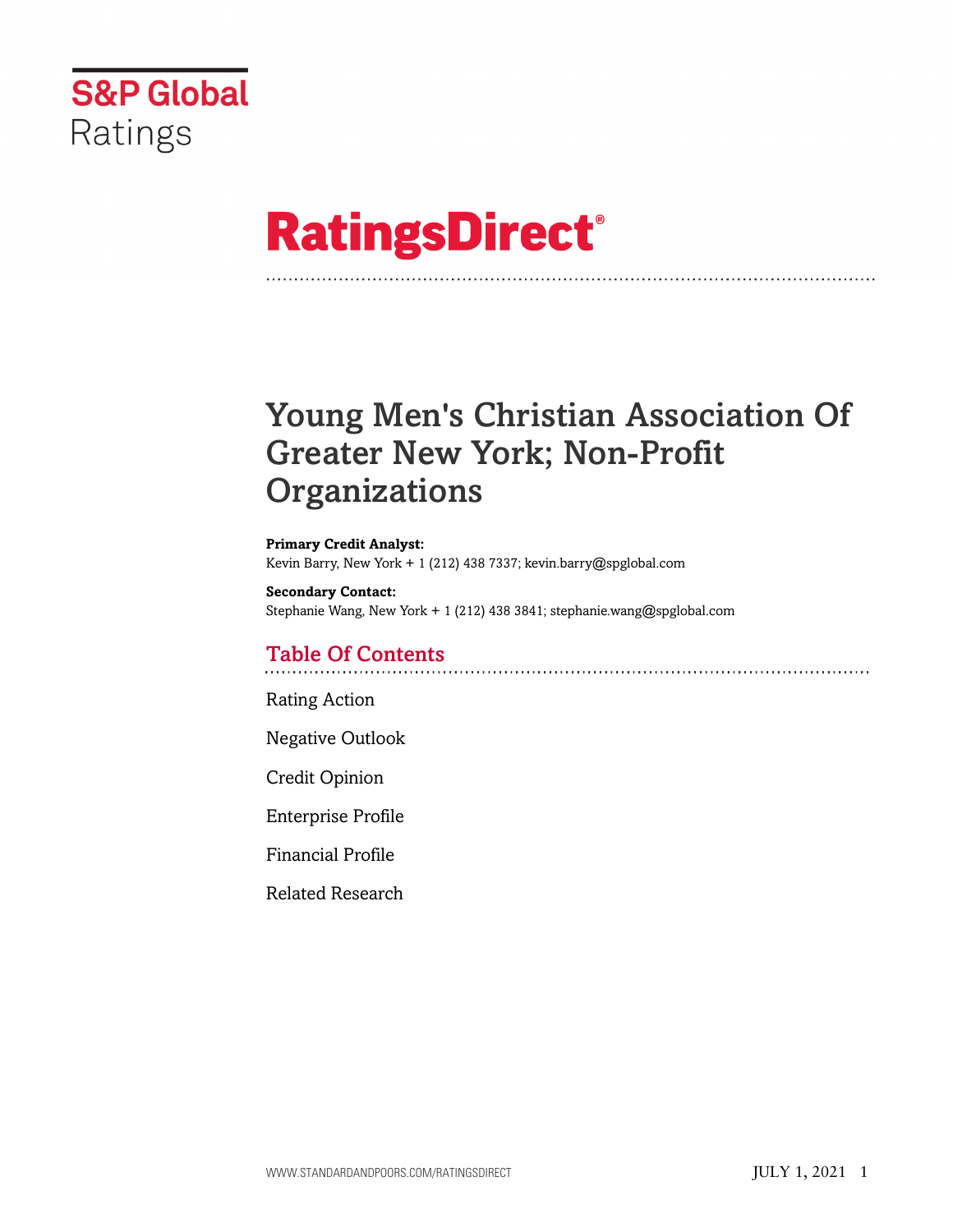# Young Men's Christian Association Of Greater New York; Non-Profit Organizations

| <b>Credit Profile</b>                                            |              |          |  |
|------------------------------------------------------------------|--------------|----------|--|
| US\$63.0 mil taxable bonds ser 2021 due 08/01/2026               |              |          |  |
| Long Term Rating                                                 | BBB/Negative | New      |  |
| Young Men's Christian Association of Greater New York Non-Profit |              |          |  |
| Long Term Rating                                                 | BBB/Negative | Affirmed |  |

# <span id="page-1-0"></span>Rating Action

S&P Global Ratings assigned its 'BBB' rating to Young Men's Christian Association (YMCA) of Greater New York's approximately \$62.8 million taxable series 2021 general obligation (GO) bonds and affirmed its 'BBB' rating on YMCA's and Build NYC Resource Corp.'s existing GO debt, issued for YMCA. The outlook is negative.

The negative outlook reflects S&P Global Ratings' opinion of the uncertainty and risk for YMCA, including its facilities, which continue to have reduced programming and operating capacity due to COVID-19. In addition, the negative outlook reflects our opinion of operating challenges for the organization, characterized by relatively high debt compared to available resources.

YMCA's total pro forma debt is approximately \$153.3 million, including about \$4.9 million in finance leases. YMCA has only \$1.7 million in operating leases. All bonds are an unsecured GO of the YMCA. Officials intend to use series 2021 bond proceeds for a taxable advance refunding of tax-exempt series 2015 bonds. Management will structure the entirety of the series 2021 bonds as a five-year bullet due Aug. 1, 2026, which we view as aggressive given the organization's current resources. The finance plan will defer principal payments by capitalizing on interest through Feb. 1, 2023, which could help relieve some cash-flow pressure; however, the ultimate payment of the bullet is still relatively uncertain, but management is actively planning internally. The structure will also remove the 2015 covenants and release the debt-service-reserve fund.

Due to COVID-19, in March 2020, YMCA paused programming and gym-and-fitness-center operations. However, YMCA continued to operate transitional-housing and guestroom programs, along with its counseling center in Staten Island. At the same time, YMCA also continued and expanded its virtual programs. In August 2020, New York State adjusted its guidelines that allowed gyms and fitness centers to reopen at reduced capacity. In response, in September, YMCA reopened nine of its 22 branches. In 2021, New York State gradually lifted capacity restrictions; as of June 15, 2021, the state has lifted all capacity restrictions while maintaining certain safety protocols. YMCA has prudently followed government guidelines for its gyms: It has distanced equipment in high-traffic areas, installed plexiglass shields, and increased cleanings.

Due to decreased membership and program fees, management has taken steps to reduce operating expenses and preserve liquidity, such as the implementation of furloughs and layoffs of approximately 1,700 workers. YMCA also increased its line of credit to provide increased liquidity. YMCA maintains a \$10 million revolving line of credit that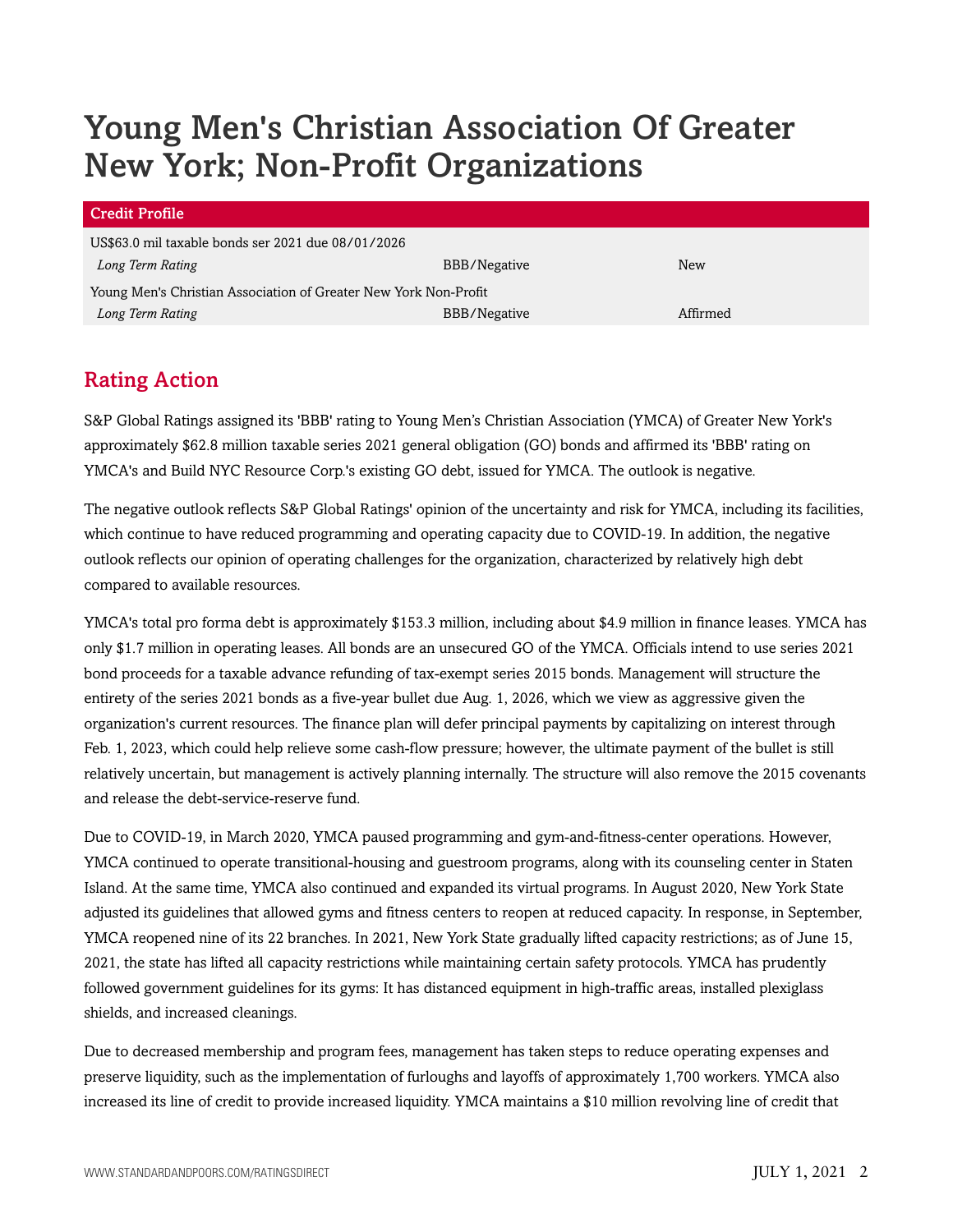extends through October 2021. As of May 2021, the organization has a balance of \$5 million.

YMCA updated its financial forecasts and conservatively budgeted for reduced revenue for gyms and fitness centers. However, management also increased partnerships with its transitional housing. It received additional revenue from New York City for new programming. The Learning Labs childcare program provided \$22 million in government funding, from September 2020 through June 2021, for in-person childcare at 22 locations when students had remote learning. Management also received a one-time unbudgeted, unrestricted gift of \$18 million, which helped offset lost revenue during the pandemic.

YMCA has historically near breakeven-to-positive operations, but it experienced a full-accrual deficit in fiscal 2020 from COVID-19-related pressure. In calendar 2021, due to a combination of conservative budgeting for gyms and fitness centers, disciplined expense reductions, new residential-housing contracts, and increased donations, management expects positive operations, which we view as likely. YMCA also received a payroll-protection-program loan for \$10 million in fiscal 2021, which we expect will likely be forgiven.

#### Credit overview

The rating reflects our opinion of YMCA's long history of strong relationships with New York City communities, diverse revenue base, and high-quality management. In our opinion, YMCA's modest financial resources and endowment for the rating category, ongoing budgetary pressure due to uncertainty around the effects of COVID-19, and ongoing capital needs somewhat offset these strengths.

The rating also reflects our view of YMCA's:

- Established brand with strong community ties and diverse programming;
- Diverse revenue base, including well-established residence business;
- Increased partnerships and collaborations with nonprofits and city agencies; and
- Proactive management that budgets conservatively and maintains disciplined expense administration.

We believe somewhat offsetting factors are, what we consider, YMCA's:

- Full-accrual deficit in calendar 2020, albeit with a surplus projected in calendar 2021 due to a combination of new programming and increased philanthropy;
- Below-average financial resources with limited expendable resources compared with operating expenses, coupled with an aggressive debt structure;
- Decreased membership in a highly competitive market; and
- Ongoing capital needs related to building-and-facilities renewal.

YMCA is a community-service organization for all New Yorkers to empower youth, improve health, and strengthen community. Founded in 1852, this YMCA is the largest YMCA in existence; it operates branches and community centers throughout the five boroughs. YMCA also operates transitional-housing and guestroom programs, along with a counseling center. YMCA programming promotes youth development, healthy living, social responsibility, and community collaboration.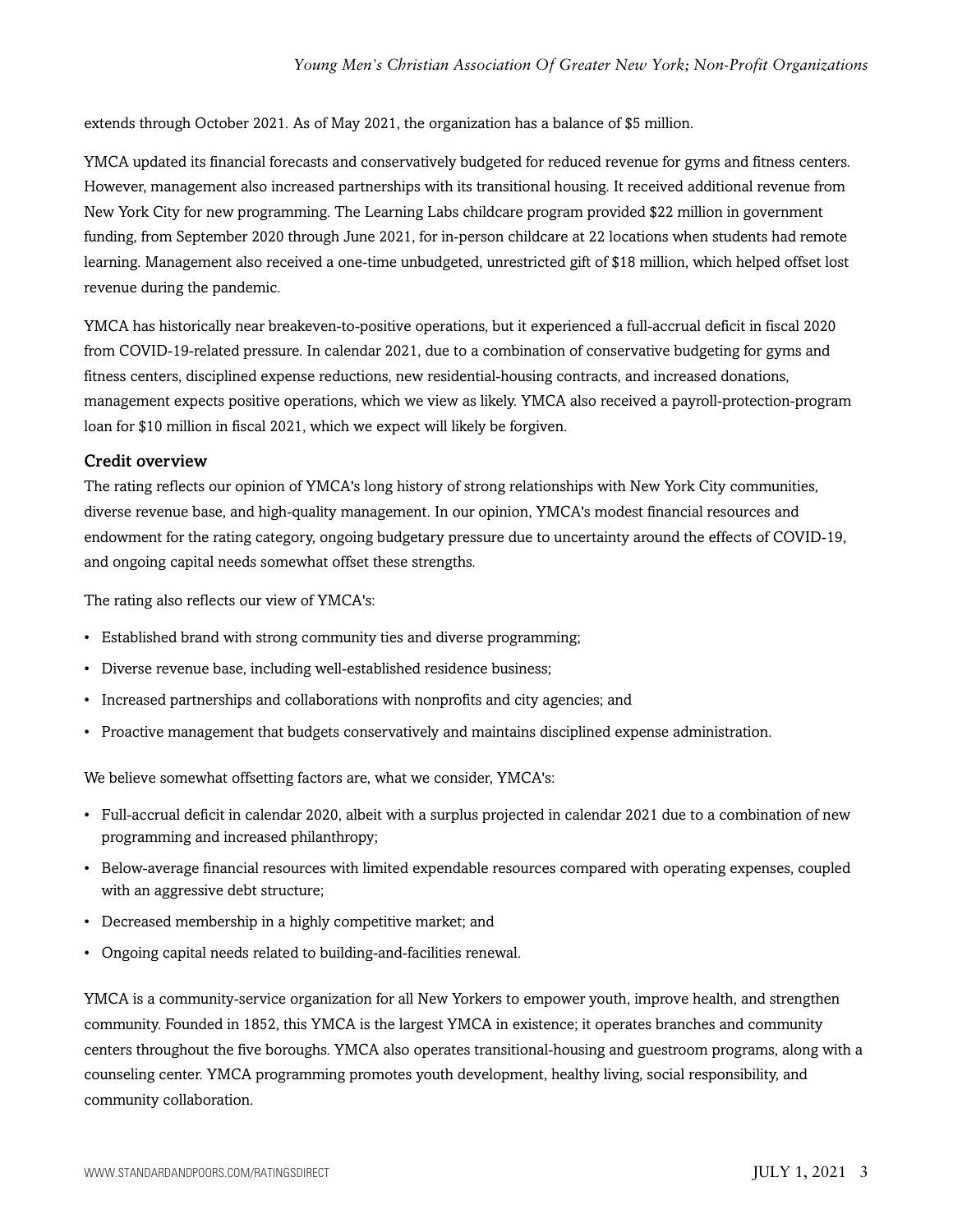YMCA has diverse revenue streams, which include residential programs (20%), government contracts (25%), other contributions and sources (26%), and membership-and-program fees (29%). Due to the temporary closure in 2020 of its fitness centers, membership-and-program fees decreased from historical levels; however, revenue from residential programs and government contracts were stable.

#### Environmental, social, and governance (ESG) factors

YMCA's leadership implemented remote working for nonessential employees to protect employee health and safety and limit COVID-19-associated social risks. We view COVID-19 health-and-safety issues as a social risk under our ESG factors because of the pandemic's uncertain duration. Despite elevated social risk, we consider environmental and governance risks in-line with our view of the sector standard.

### <span id="page-3-0"></span>Negative Outlook

#### Downside scenario

We could lower the rating if operating results were to weaken materially from current projections for calendar 2021, available resources were to weaken from current levels, or YMCA were to issue additional significant debt without commensurate available-resource growth.

#### Return-to-stable scenario

We could revise the outlook to stable if YMCA were to demonstrate increased operational stability, improve available resources, and support additional debt with commensurate-resource growth. We would view further clarity on the repayment plan for the bullet positively.

# <span id="page-3-2"></span><span id="page-3-1"></span>Credit Opinion

### Enterprise Profile

#### Fitness and community center branches

Due to COVID-19, in March 2020, New York State issued executive order guidance requiring the closure of nonessential indoor facilities, including fitness centers. YMCA complied with this order and temporarily closed its community centers and gyms. When New York State allowed facilities to reopen with capacity restrictions in September 2020, management reopened nine of its 22 branches, largely its most profitable locations. In June 2021, as the level of vaccination increased and incidence of COVID-19 decreased, New York State removed capacity restrictions. While full membership services are currently limited to nine branches, all branches are currently running varying programs. Educational programming for Learning Labs used areas in branches previously used for membership activities. Management also launched YMCA@Home to stay virtually engaged with members, including fitness programs. YMCA also had virtual programs for certain early childhood and afterschool programs, as well as some counseling services, which will transition back to in-person counseling this year.

Management is currently evaluating operations at each of its branches across the five boroughs, as well as other real estate assets. YMCA has historically operated a summer camp and meeting center in Huguenot. As part of its potential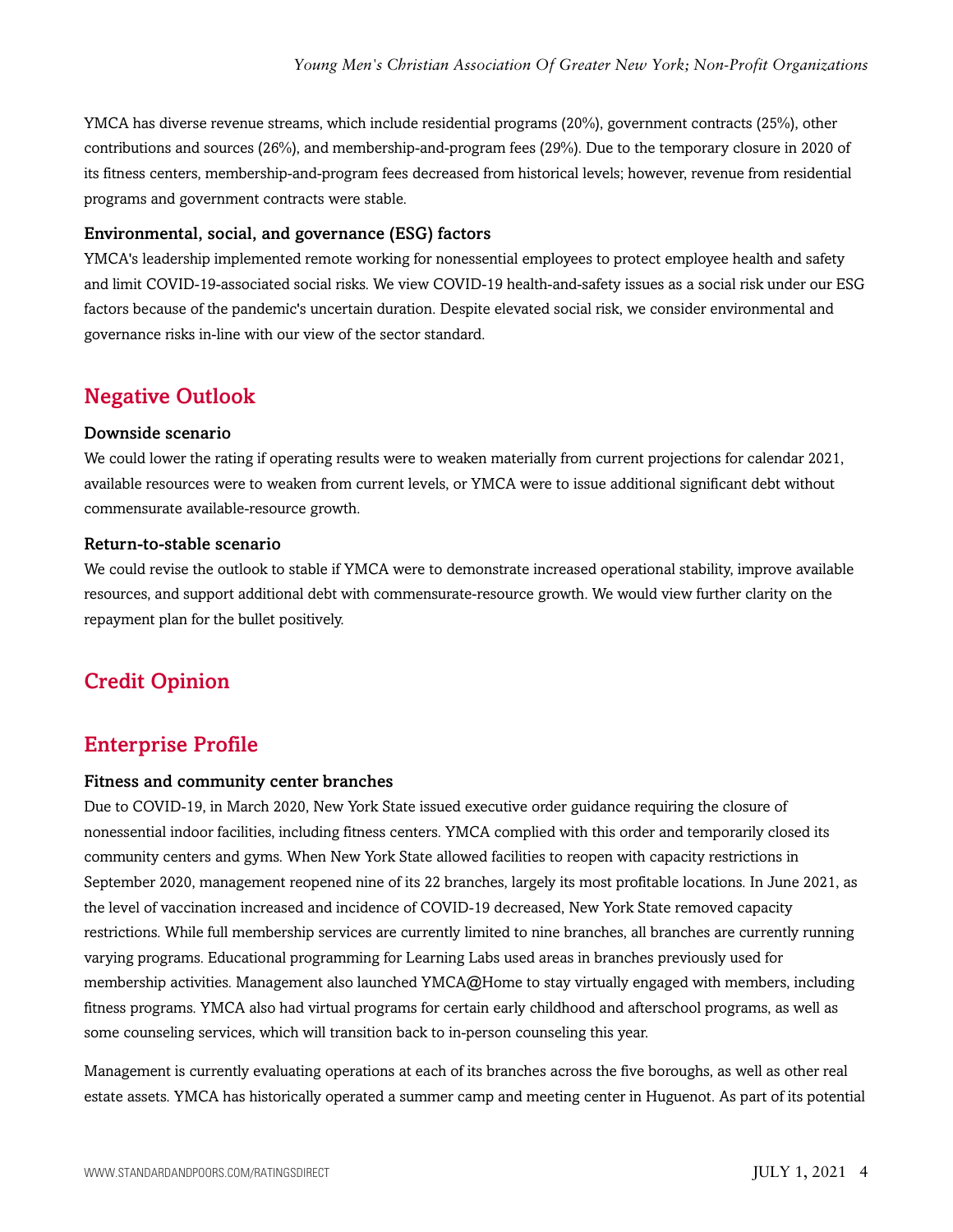real estate reduction, YMCA is exploring this facility's sale.

#### Residential programs

YMCA maintains a residence program that includes transitional-housing, guestrooms, and community-room rentals; this remained operational and profitable during COVID-19. At most locations, during COVID-19, YMCA pivoted most guest rooms to transitional housing and entered into new contracts. Management has partnered with several nonprofits, and the residences remain at or near full capacity. Residential-program contracts generally run for six months to a year; as of June 2021, certain contracts are currently under negotiation. Management is in the early stages of reverting some residential locations back to guest rooms.

#### Government contracts and contributions

YMCA has long-standing government contracts with New York City; these contracts have maintained stability despite COVID-19. Management has also added some new programming contracts, including Learning Labs, which helped partially offset some lost revenue when facilities endured temporary closures. Learning Labs provided in-person childcare for youth on days when they were scheduled for remote learning. While the Learning Lab contract will end in June 2021, management plans to add other preschool and youth educational programming. YMCA will also expand its "Summer Rising" program, which will help bring students up to various grade levels academically.

Management is continually exploring opportunities to replace and renovate older units and adjust to metropolitan area demographic shifts. In our view, capital needs remain significant. YMCA partially meets its renewal, replacement, and expansion needs through partnerships with private developers, New York City, and New York State to build new facilities and upgrade existing branches. YMCA's ability to leverage partnerships to meet development needs is a credit strength, in our view. If it needs significantly more debt, however, additional debt, in our view, could stress already thin resource ratios.

In terms of facilities, YMCA will open two new Bronx locations: La Central and Northeast Bronx. Both projects had construction that began prior to COVID-19 and are near completion. La Central is part of a larger complex, including affordable housing. Northeast Bronx will be a freestanding facility. When complete, YMCA would have 24 branch locations. Officials expect both projects to be complete in summer 2021 and open in September. YMCA could also receive operating support, totaling \$7 million, from New York State and New York City for the two new Bronx branches and one existing Bronx branch.

#### Management

Sharon Greenberger, who has been president since July 2015, leads YMCA's management. Management operates according to a 2018-2025 strategic plan known as "Thriving New Yorkers, Stronger Communities." With the onset of COVID-19, management is re-evaluating and updating its strategic plan.

Management budgets conservatively on a multiyear basis. Recently, YMCA has increased its focus on data and digital marketing, including adding a new chief marketing and communication officer in July 2019. At the branch level, each branch budgets according to the chief financial officer's guidelines. In addition to YMCA's 34-member board of directors, each branch has a board of managers that pursues specific program, membership, and fiscal objectives in-line with overall organizational plans. While senior leadership has remained unchanged, there has been reorganization and consolidation of middle-level managers. However, the finance leadership team has remained stable.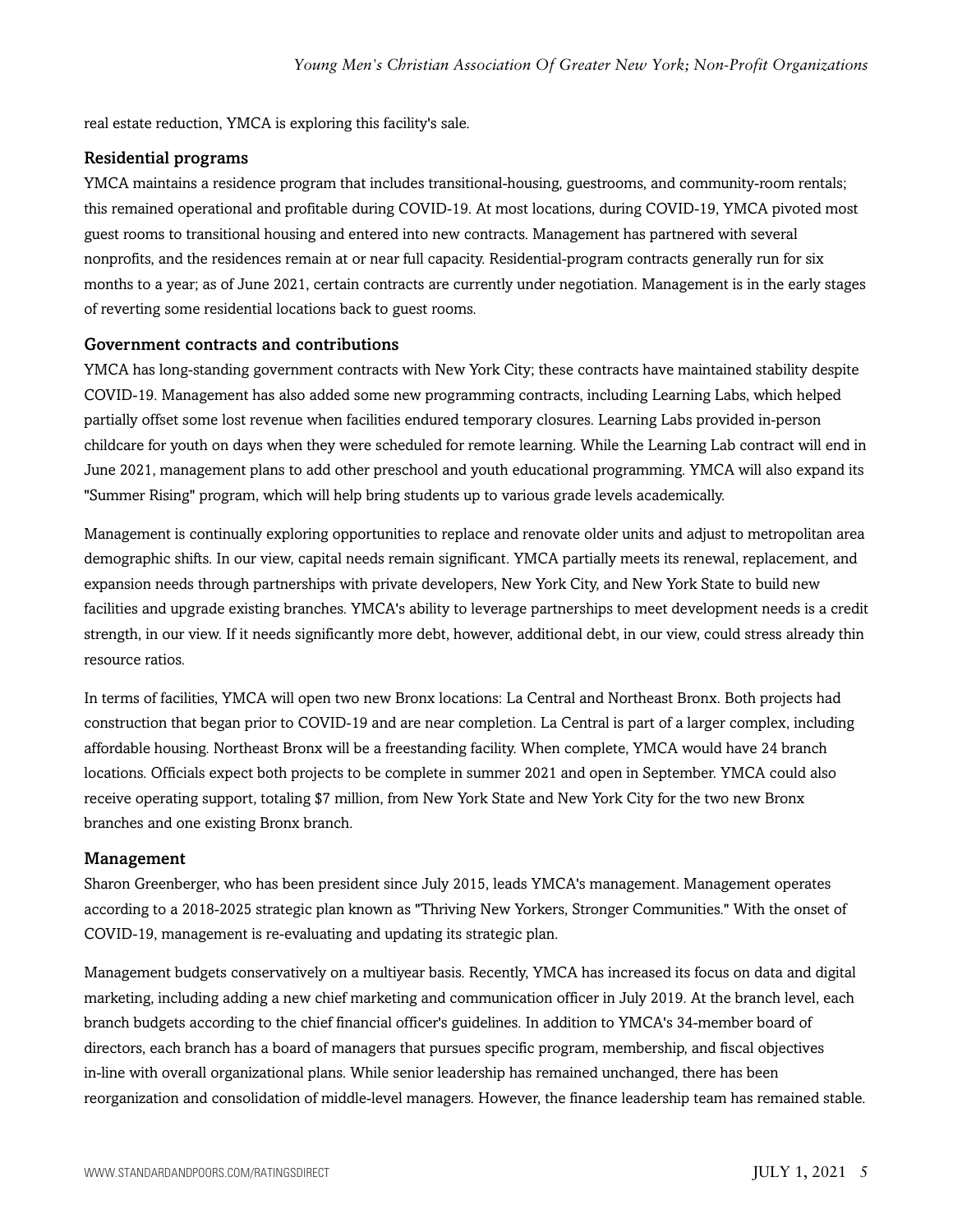<span id="page-5-0"></span>We do not expect near-term changes to senior leadership.

## Financial Profile

#### Operating performance

YMCA budgets conservatively, and it has historically generated near breakeven operations on a generally accepted-accounting-principles basis. However, due to COVID-19, YMCA experienced lost revenue related to its fitness and community centers. Management partially offset this pressure with disciplined expense reductions related to staffing and adding new programming contracts. As of June 2021, New York State has lifted all state-mandated capacity restrictions; management reports membership is starting to improve at open facilities. For fiscal 2022, officials are projecting breakeven operations. We note fiscal year-end is Dec. 31.

For fiscal 2021, management is projecting positive operations of roughly \$14.5 million. While management conservatively budgeted for a year-end deficit, it reopened for membership at its more-profitable branches. YMCA also reduced expenditures and benefitted from new programming, including its Learning Labs government contract. YMCA also received a single unrestricted gift of \$18 million. New York State issued an executive order in January 2021, and the YMCA will recognize a credit to expense in fiscal 2021 related to unemployment from March 2020 through December 2020 totaling roughly \$4.8 million. Management maintained disciplined expense management regarding staffing. As noted, YMCA's \$10 million payroll-protection-program loan also helped. In our view, revenue related to Learning Lab programming and residential-program contracts and a large one-time donation greatly helped YMCA offset revenue pressure. While we view these initiatives positively, we note several programs, contracts, and donations were one-time in nature; we will continue to monitor YMCA's financials as it continues to innovate programming and operations.

For fiscal 2020, YMCA had a full-accrual deficit, including a negative \$28.5 million change in unrestricted net assets. Management attributes the larger deficit due to lower membership and program fees and limited operations during COVID-19. In fiscal 2020, YMCA had 59,519 members, which decreased sharply from 89,076 in 2019. A faction of members opted to continue paying monthly charges to support YMCA during the closure. While we expect membership will likely improve, we think continued challenges exist for YMCA to return to historical membership, specifically a highly competitive market for gyms and fitness centers. In terms of expense reductions, YMCA had 3,800 furloughs, which ultimately resulted in 1,700 layoffs. We posit management will likely strategically reopen various facilities and community branches.

For fiscal 2019, YMCA reported a \$2.1 million deficit compared with the fiscal 2018, \$1.05 million surplus. Management partially attributes the deficit to increased salary, including minimum-wage salary increases to \$15 an hour. YMCA derives about 2.9% of revenue from endowment distribution, determined by a policy of spending 5% of the 20-quarter-average endowment market value. We view YMCA's revenue diversity positively.

#### Fundraising

YMCA is a good fundraiser, and it has benefitted from increased support during COVID-19. In January 2021, it received an unrestricted \$18 million gift from a well-known philanthropist. In fiscal years 2020 and 2019, it raised approximately \$5 million in unrestricted contributions as part of the annual campaign. YMCA has launched its "Bronx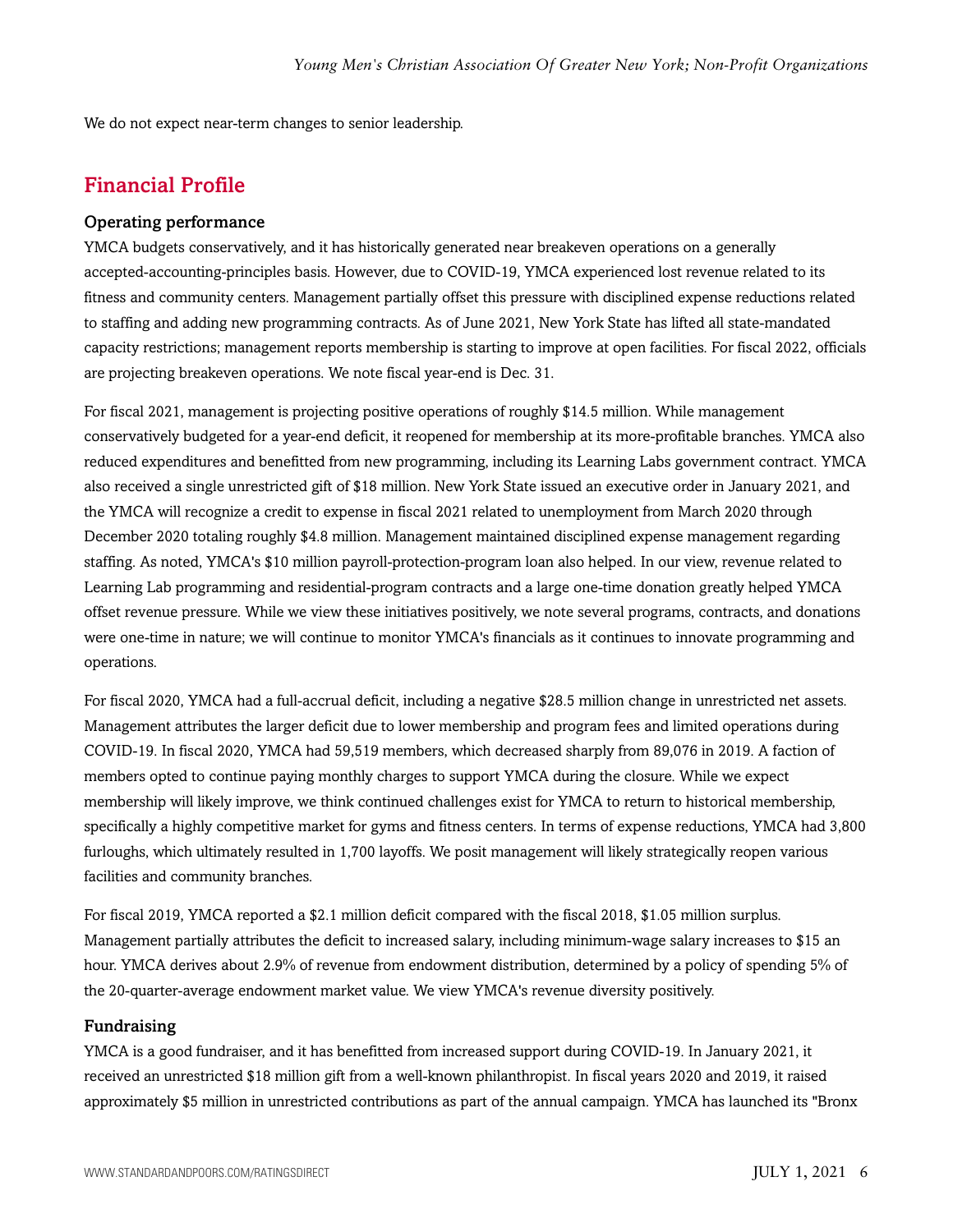is Up" campaign, which has a goal of \$25 million. We expect that fundraising will likely remain stable and that its current campaign could support upcoming projects and initiatives.

#### Financial resources

We consider YMCA's financial resource ratios somewhat modest, albeit sufficient for the category. At Dec. 31, 2020, YMCA had approximately \$266 million of total net assets:

- \$175 million of which were unrestricted net assets,
- \$68 million of which were temporarily restricted, and
- \$23 million of which were permanently restricted.

With new Financial Accounting Standards Board (FASB) presentation standards, the balance sheet lists net assets as either without or with donor restrictions. To calculate expendable resources, we used net assets without donor restrictions rather than the formerly classified unrestricted net assets. In addition, management identified \$68 million of net assets with donor restrictions; old FASB standards would have classified this as temporarily restricted net assets. Therefore, we used that amount in our expendable-resource calculation for comparability.

Cash and investments in fiscal 2020 of \$100 million equaled a satisfactory 76.9% of operating expenses and 65.3% of pro forma debt. Available resources, measured by expendable resources, totaled \$67.5 million, or 51.9% of operating expenses, which improved from 46.4% in fiscal 2019; the expendable-resources-to-pro forma-debt ratio was 44%, down from 60.6% in fiscal 2019. YMCA does not have near-term debt plans, and we expect relative stability in available resources. As of Dec. 31, 2020, management reported liquidity of \$64.1 million, including \$23 million of unrestricted daily working capital and \$41.1 million of unrestricted weekly endowment funds.

As of March 31, 2021, YMCA's collective-investment market value was \$101.1 million, including \$31.4 million in the endowment. The endowment portion has strong liquidity with 71% in equities, 25% in fixed income, and 4% in money-market funds. Remaining investments are trusts, annuities, and other investments.

#### Debt-and-contingent liabilities

As of Dec. 31, 2020, debt totaled \$132.6 million, including \$126.2 million in GO debt. Series 2021 bonds will refund series 2015 bonds as a five-year bullet due Aug. 1, 2026, which will also release the series 2015 debt-service fund. Pro forma debt includes the series 2021 issuance, series 2020 and 2018 taxable bonds, finance leases, and a \$5-million outstanding line of credit. Total pro forma debt is \$153.3 million.

YMCA made its \$4.8 million debt-service payment on Aug. 1, 2020, and an interest payment of \$2.8 million on Feb. 1, 2021. We understand management used its endowment draw for the February payment. The next payment due is Aug. 1, 2021, which is a principal-and-interest payment of \$5.4 million. As part of series 2021, YMCA intends to update its debt structure to provide debt-service relief until Feb. 1, 2023, by deferring principal payments and capitalizing interest.

As noted, series 2021 is being structured as a five-year bullet. We understand management is potentially exploring the use of real estate assets to reduce the size of the bullet payment due in 2026. Pro forma maximum annual debt service equals \$7.2 million, which includes smoothing of the bullet; this remains manageable at 5.5% of fiscal 2020 expenses.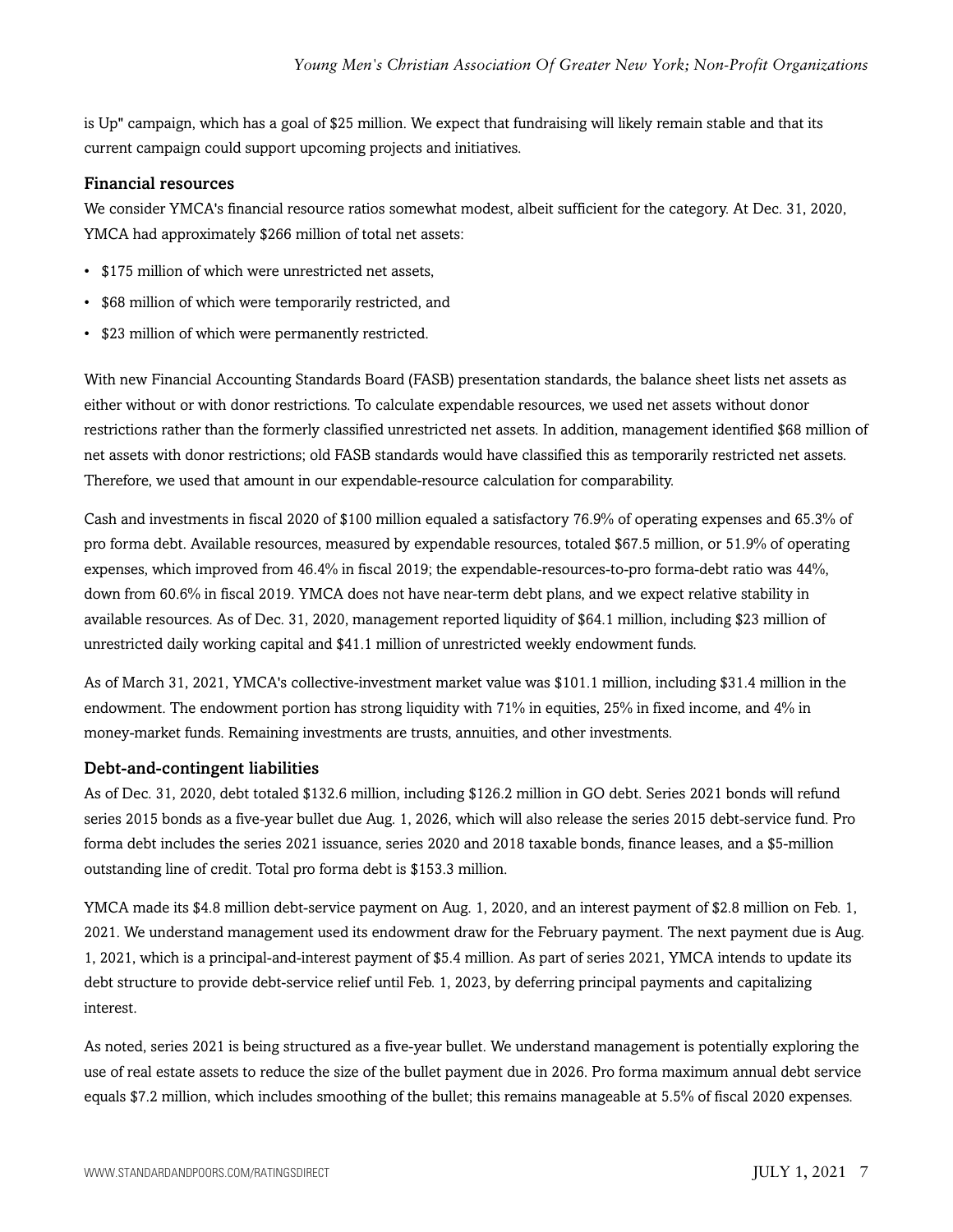However, credit risk remains when the amount of the bullet, roughly \$70 million, is compared to current levels of unrestricted assets. While management is developing a repayment plan and is not expecting to use internal reserves, we note the use of internal resources could severely hamper available resources of the institution to levels no longer consistent with the current rating.

While refunding debt with the series 2021 issuance, YMCA did not meet its covenant in fiscal 2020 for series 2015 bonds. We understand YMCA's inability to meet the series 2015 bond covenant does not result in a default as long as it meets certain terms, including the timely filing of noncompliance and timely development and filing of a financial plan for subsequent compliance. YMCA indicates it has complied with remedy terms. Management also expects to meet the covenant in fiscal 2021. The series 2021 issue will remove the outstanding covenant and compliance-related issues. YMCA's other GO debt, specifically series 2020 and 2018 bonds, does not have financial covenants.

#### Pensions

YMCA's defined-benefit plan terminated on Dec. 31, 2018. It currently participates in a defined-contribution plan: The YMCA Retirement Fund Retirement Plan, a not-for-profit, tax-exempt pension fund incorporated in New York State and organized and operated to provide retirement and other benefits for YMCA employees nationwide. YMCA operates the plan as a church pension plan. Total contributions were roughly \$1.895 million and \$5.15 million in fiscal years 2020 and 2019, respectively. We consider retirement costs manageable.

# <span id="page-7-0"></span>Related Research

Through The ESG Lens 2.0: A Deeper Dive Into U.S. Public Finance Credit Factors, April 28, 2020

| Ratings Detail (As Of July 1, 2021)                                                   |              |          |  |
|---------------------------------------------------------------------------------------|--------------|----------|--|
| Young Men's Christian Association of Greater New York GO bnds ser 2020 due 08/01/2042 |              |          |  |
| Long Term Rating                                                                      | BBB/Negative | Affirmed |  |
| <b>Build NYC Resource Corp, New York</b>                                              |              |          |  |
| Young Men's Christian Association of Greater New York, New York                       |              |          |  |
| Build NYC Resource Corp (YMCA of Greater New York) Non-Profit                         |              |          |  |
| Long Term Rating                                                                      | BBB/Negative | Affirmed |  |